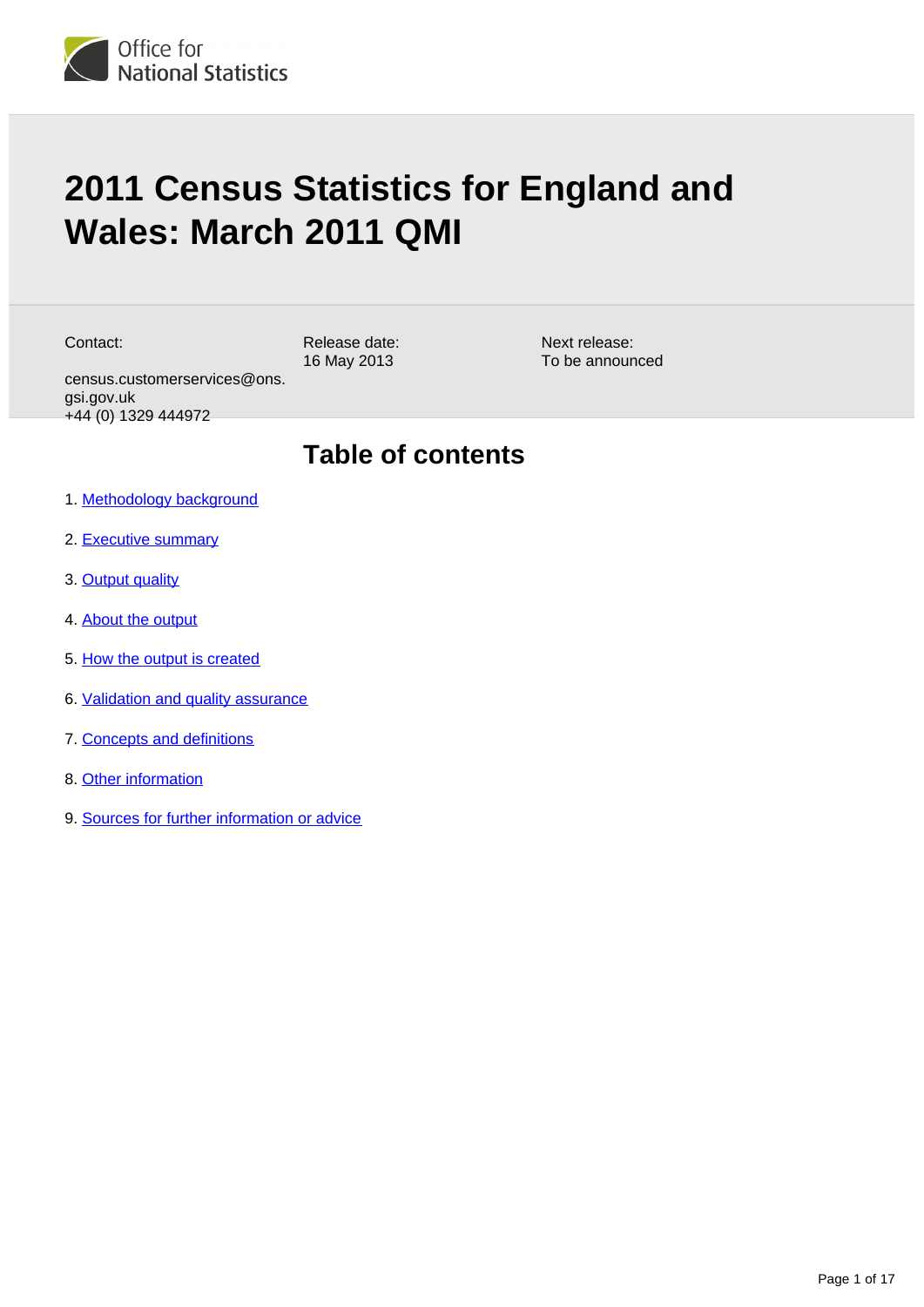# <span id="page-1-0"></span>**1 . Methodology background**

| <b>National Statistic</b> | A10               |
|---------------------------|-------------------|
| <b>Survey name</b>        |                   |
| <b>Frequency</b>          | Decennial         |
| <b>How compiled</b>       | Census            |
| Geographic coverage       | England and Wales |
| Sample size               |                   |
| <b>Last revised</b>       | 16 May 2013       |

# <span id="page-1-1"></span>**2 . Executive summary**

Every 10 years since 1801, apart from 1941, the nation has set aside one day for the census – an estimate of all people and households in England and Wales. It is the most complete source of information about the population that we have. Every effort is made to include everyone, and that is why the census is so important. It is the only survey that provides a detailed picture of the entire population, and is unique because it covers everyone at the same time and asks the same core questions everywhere. This makes it easy to compare different parts of the country. However, no census is perfect and some people are inevitably missed.

The Office for National Statistics (ONS) therefore uses complex statistical techniques to adjust the census counts for those people missed by the census. The information the census provides allows central and local government, health authorities and many other organisations to target their resources more effectively and to plan housing, education, health and transport services for years to come. The latest census was held on Sunday 27 March 2011. This report describes the methodology used to produce the 2011 Census estimates and gives information about the quality of the census statistics.

This document contains the following sections:

- Output quality
- About the output
- How the output is created
- Validation and quality assurance
- Concepts and definitions
- Other information, relating to quality trade-offs and user needs
- Sources for further information or advice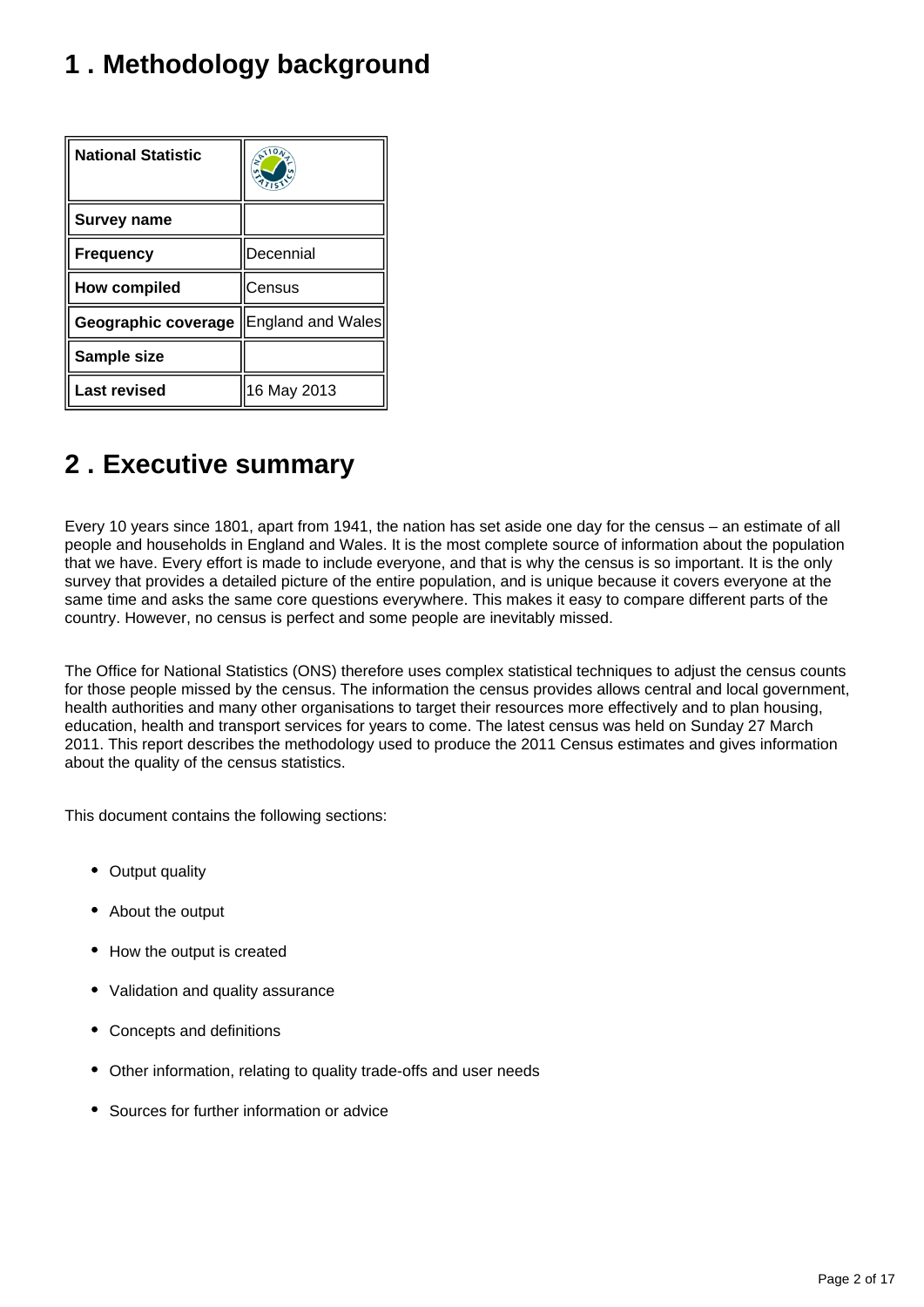# <span id="page-2-0"></span>**3 . Output quality**

This report provides a range of information that describes the quality of the output and details any points that should be noted when using the output.

We have developed [Guidelines for Measuring Statistical Quality;](http://webarchive.nationalarchives.gov.uk/20160105160709/http:/www.ons.gov.uk/ons/guide-method/method-quality/quality/guidelines-for-measuring-statistical-quality/index.html) these are based upon the five European Statistical System (ESS) quality dimensions. This report addresses these quality dimensions and other important quality characteristics, which are:

- relevance
- timeliness and punctuality
- coherence and comparability
- accuracy
- output quality trade-offs
- assessment of user needs and perceptions
- accessibility and clarity

More information is provided about these quality dimensions in the following sections.

# <span id="page-2-1"></span>**4 . About the output**

#### **Relevance**

(The degree to which the statistical outputs meet users' needs.)

The census provides a once-in-a-decade opportunity to get an accurate, comprehensive and consistent picture of the most valuable resource of England and Wales – its population. The census provides the only source of directly comparable statistics for both small areas and minority population groups across England and Wales. It is used as a 10-yearly benchmark for our annual mid-year population estimates (MYEs), which are vital to central and local government for planning, monitoring and resource allocation. The 2011 Census of England and Wales was taken on 27 March 2011.

2011 Census statistics were released in phases over 2 years; more information on the content and timing of releases is available online in the [2011 Census Prospectus](http://webarchive.nationalarchives.gov.uk/20160105160709/http://ons.gov.uk/ons/guide-method/census/2011/census-data/2011-census-data-catalogue/index.html). These will delve further into the data and look at detailed population characteristics at local authority and ward levels as well as community characteristics at smaller geographical areas such as output areas.

The main users of census data include central and local government, the health sector, business, the education and academic community and members of the public. Important uses of census data include: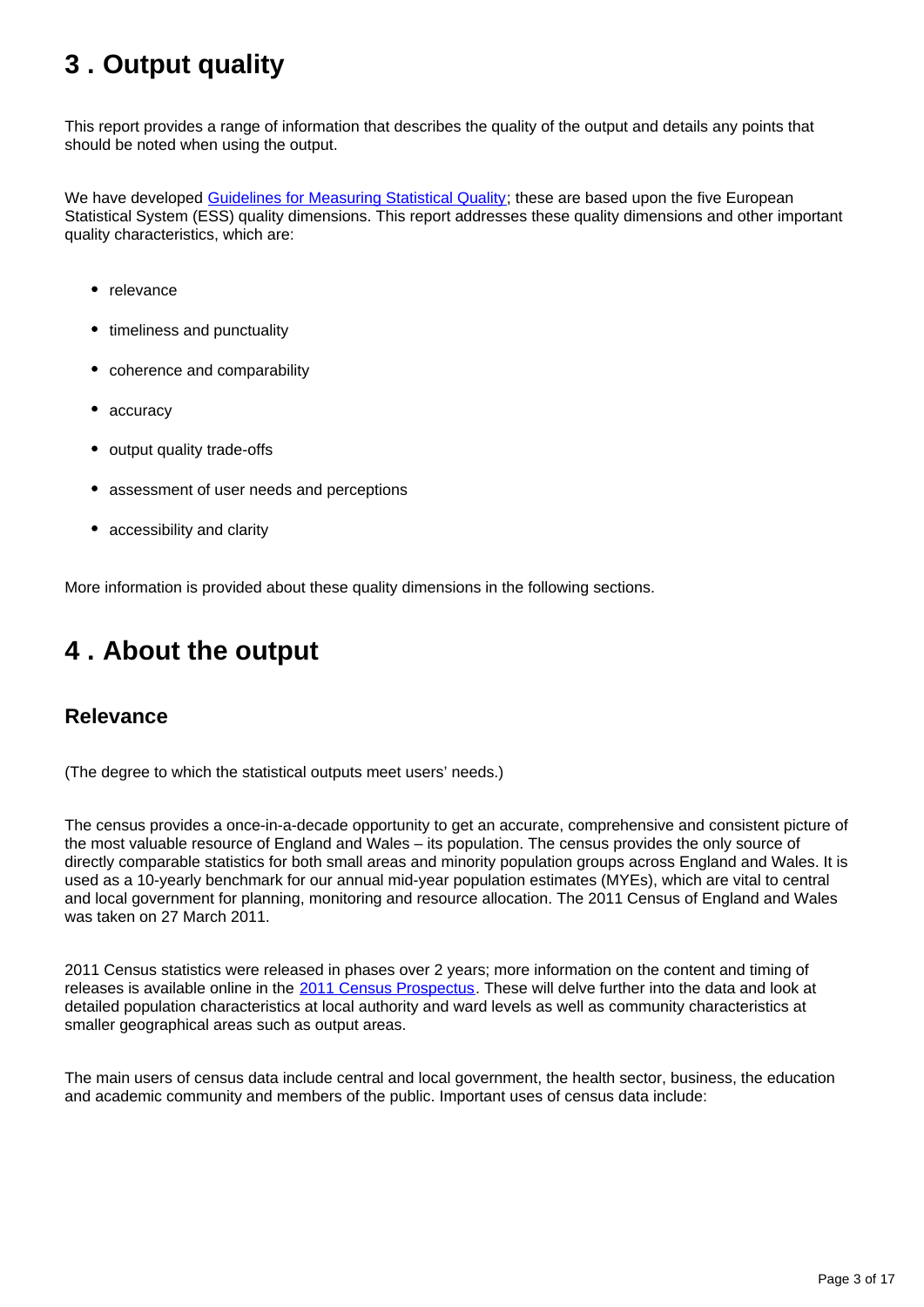- allocating financial resources from central government
- targeting investment and aiding investment decisions
- planning and monitoring social and geographical change
- policymaking and monitoring
- academic and market research

Extensive consultation was undertaken with users of census data around the design and development of the 2011 Census questionnaire, the operation of the census, the statistical processes and the statistical output. More information about the consultations carried out can be found in the Assessment of user needs and perceptions section of this report.

We carefully evaluated all the suggestions submitted by users. The changes made for 2011 were those identified as being most needed by the major users of census information or those that would result in more reliable and accurate data. As a result of these consultations, new questions were developed and some existing questions were redeveloped so that more user needs are met.

Consultation on the content of the census has always resulted in much larger demand from users for questions than can feasibly be met, and the 2011 Census was no different. To meet the demand from users for census questions would have required over six pages of questions per person; when finalised, the 2011 Census questionnaire contained four pages of questions per person. Some questions were not included because the case made was not as strong as for other topics or questions; some were not included because question-testing found they were not acceptable to the public or testing resulted in an unacceptable drop in response rate (for example, income) and some were not included because testing found the results were not reliable (for example, sexual identity).

We believe that the 2011 Census questionnaire and census operational arrangements achieved a reasonable balance between the demands from users of census information, the burden on the public, and the concerns of the public in respect of the privacy of their information.

More details of the changes made for 2011 are given in the Comparability and coherence section of this report.

### **Timeliness and punctuality**

(Timeliness refers to the lapse of time between publication and the period to which the data refer. Punctuality refers to the gap between planned and actual publication dates.)

The breadth and depth of census statistics means that the 2011 Census estimates were released in stages. The timetable was planned around user need and our aim was to ensure that statistics are released as soon as they are ready.

The first 2011 Census estimates were published on 16 July 2012 – 16 months after census day, 27 March 2011. This first release included usually resident population estimates for England and Wales at regional and local authority level by age and sex, and estimates of occupied households. These statistics were required for use in resource allocation and planning procedures undertaken by the Department for Communities and Local Government for local authorities in England and by government departments such as the Department of Health for public health.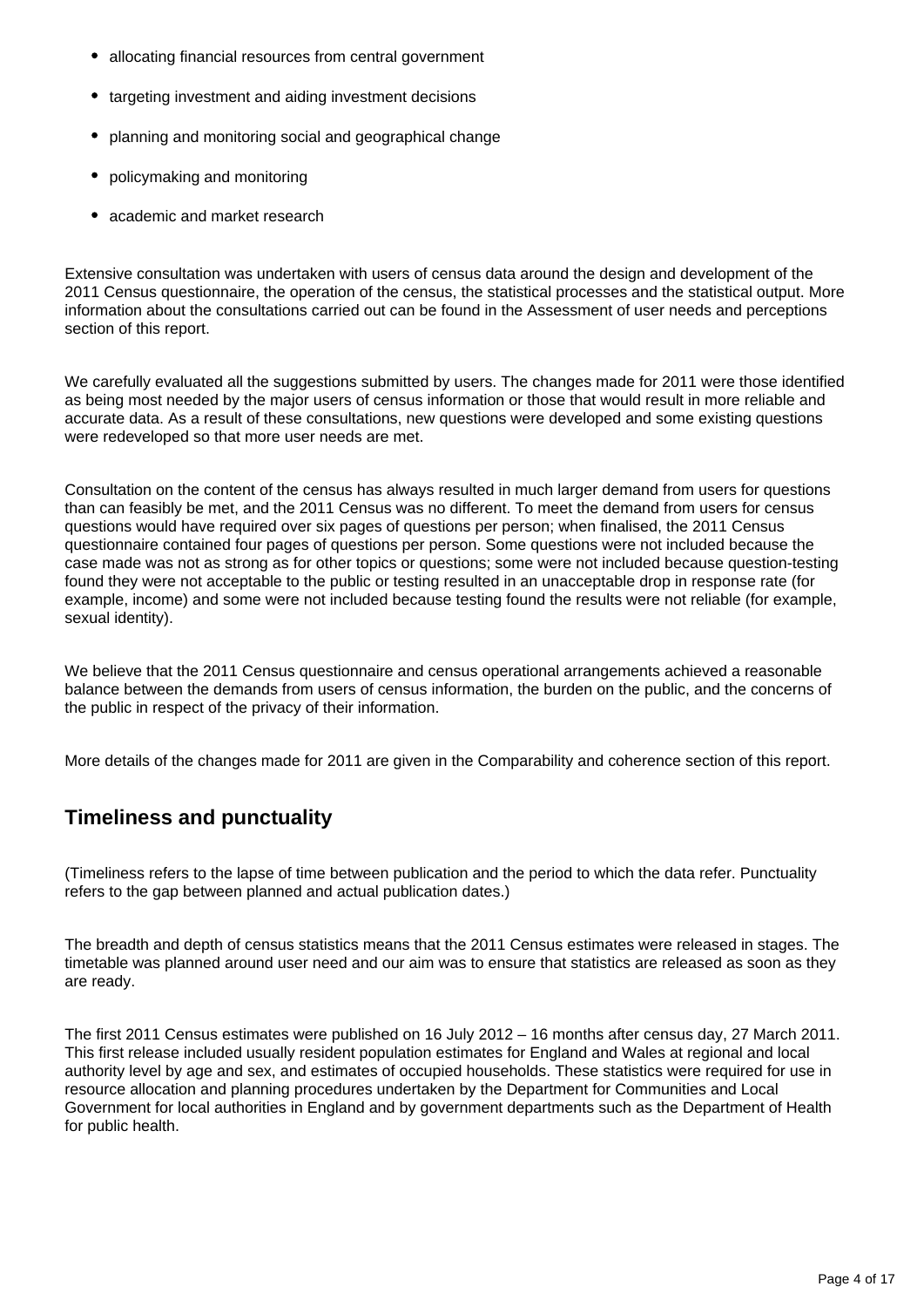The time lag between census day and 16 July reflected the time needed to carry out the Census Coverage Survey (CCS), to process the large volumes of census questionnaires (more than 20 million), to carry out complex statistical processes to produce population estimates adjusted for under- and over-coverage, and to fully quality assure the estimates. This has resulted in a consistent and complete set of census outputs that improved the quality and usefulness of the 2011 Census for users, but took slightly longer to produce than simply outputting the results without the benefit of statistical estimation and quality assurance.

On 22 October 2012, estimates of the number of residents of England and Wales who have a second address elsewhere by broad age group, sex, reason for the second address (working, holiday or other reason) and local authority were published.

On 23 November 2012, the 2011 Census population and household estimates for small areas in England and Wales were published. These included estimates for output areas (OAs), Lower Layer Super Output Areas (LSOAs), Middle Layer Super Output Areas (MSOAs) and wards (electoral divisions in Wales).

On 11 December 2012, Key Statistics tables for local authorities in England and Wales, and unitary authorities in Wales, were published. Tables that come under the Key Statistics banner provide information derived from more than one variable on the census questionnaire, and allow comparison across different areas. An example of a Key Statistics table is Tenure (owning a property outright or with a mortgage or renting – social or private) and household type (detached, semi-detached, terraced) by local authority.

On 30 January 2013, Quick Statistics and Key Statistics were published for more geographies including the output area hierarchies, administrative wards, Westminster Parliamentary Constituencies and civil parishes.

On 19 February 2013, Key Statistics for National Parks, and the Key and Quick Statistics for postcode sectors, health areas and Welsh government devolved constituencies were published.

On 26 March 2013, Quick Statistics on national identity, passports held, country of birth, and approximated social grade were published. Information for non-UK born short-term residents (economic activity, country of birth, passports held, and sex by age (5-year age group and single year of age) were also included in this release.

On 16 May 2013, the first set of Detailed Characteristics tables on migration, ethnicity, national identity, language, religion, passports, country of birth, health and unpaid care were released at local authority level.

Census outputs were published within the scheduled publication windows and in particular the population estimates in July 2013 were published in time to feed into the resource allocation to local authorities in financial year ending 2013. As well as the many policy-related purposes that census data are used for, there are many research uses for which the statistics will have continuing value for many years after the census.

Statistics on people with second addresses were published earlier than planned as the information was ready to publish and there was a user need. This information helps central and local government better understand the total number of people that may require services in their areas.

Although the statistical processing and quality assurance of the data is complete, work remained to be done to tabulate and check the results and ensure that the protection of personal information is guaranteed when detailed information is prepared for small geographic areas. The time lag between releases reflects the amount of time required to complete these tasks.

More information on the content and timetable of releases is available online in the [2011 Census Prospectus](http://webarchive.nationalarchives.gov.uk/20160105160709/http://ons.gov.uk/ons/guide-method/census/2011/census-data/2011-census-data-catalogue/index.html).

For more details on related releases, the **[GOV.UK release calendar](https://www.gov.uk/government/statistics)** provides 12 months' advance notice of release dates. If there are any changes to the pre-announced release schedule, public attention will be drawn to the change, and the reason for the change will be explained fully, as set out in the [Code of Practice for Official](http://www.statisticsauthority.gov.uk/assessment/code-of-practice/index.html)  [Statistics](http://www.statisticsauthority.gov.uk/assessment/code-of-practice/index.html).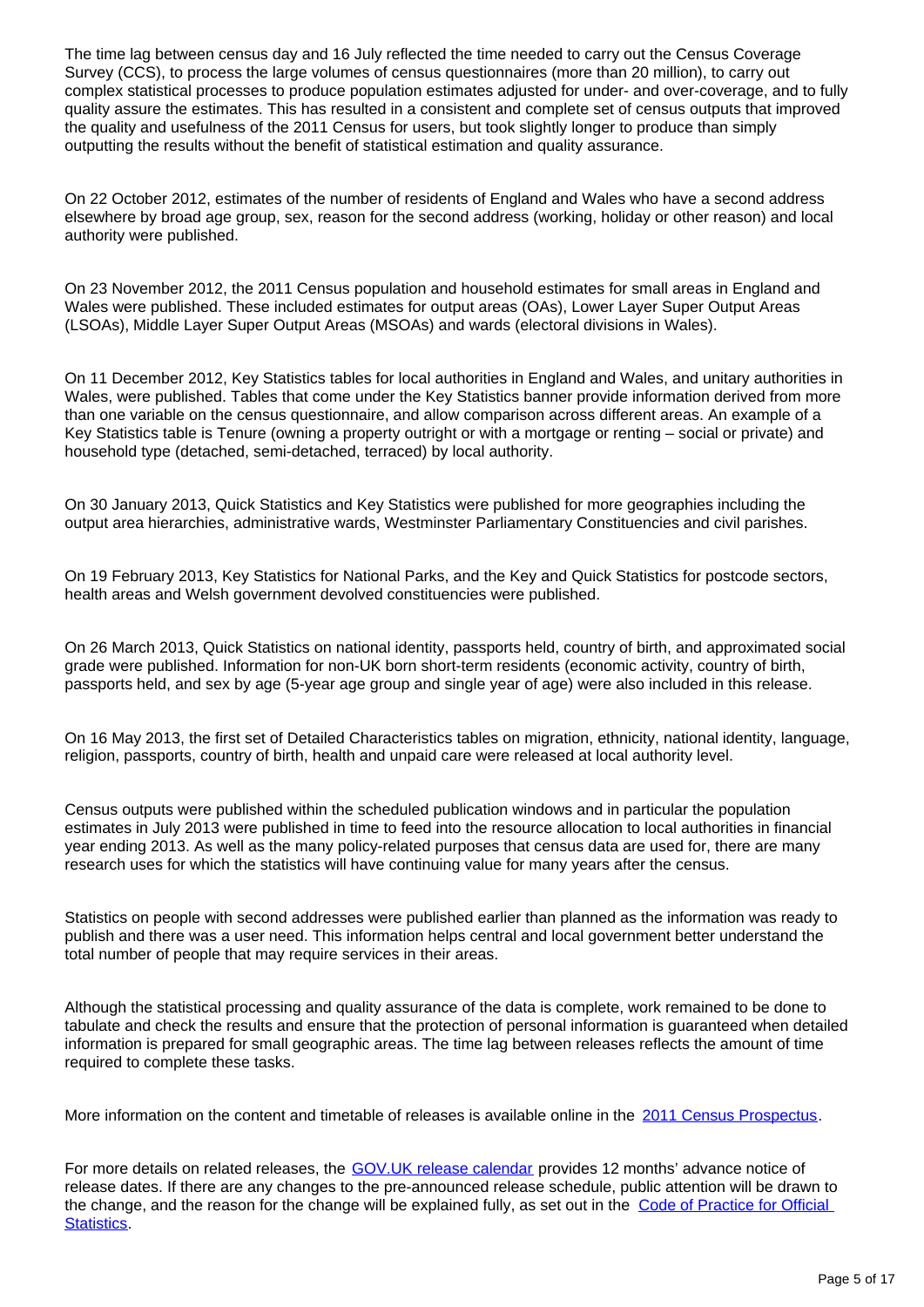# <span id="page-5-0"></span>**5 . How the output is created**

An important objective of the 2011 Census is to provide high quality estimates that are required by main users on a consistent and comparable basis for small areas and small population groups.

Around 25 million pre-addressed questionnaires were posted out to all households using a specially developed national address register. Special enumerators delivered questionnaires by hand to people living in residential care homes, hospitals, hostels, boarding schools, university halls of residence, mobile home parks, marinas, military bases and other communal establishments.

Householders were given the choice to submit their answers to census questions online or by post. The questionnaires were electronically tracked allowing us to count the number of postal returns received, and importantly, to identify addresses for which a completed questionnaire had not yet been returned. This information was then used to deploy a team of around 30,000 collectors to focus the follow-up procedures on households and communal establishments who had not returned a completed questionnaire in those areas where response was lower.

Every effort was made to ensure everyone was counted in the 2011 Census, however, no census is perfect and some people are inevitably missed. This undercount does not occur uniformly across all geographical areas or across other sub-groups of the population such as age-sex groups.

To fill this gap, we developed a [Coverage Assessment and Adjustment Process](http://webarchive.nationalarchives.gov.uk/20160105160709/http://ons.gov.uk/ons/guide-method/census/2011/census-data/2011-census-user-guide/quality-and-methods/coverage-assessment-and-adjustment-methods/index.html) (CAA), which built on the [2001](https://www.ons.gov.uk/census/2001censusandearlier/designandconduct/theonenumbercensus)  [One Number Census](https://www.ons.gov.uk/census/2001censusandearlier/designandconduct/theonenumbercensus) (ONC) approach.

The methodology involved the use of standard statistical techniques, similar to those used by many other countries, for measuring the level of undercount in the census and providing an assessment of the characteristics of individuals and households missed. We then used this information to adjust the 2011 Census counts to include estimates of people and households not counted. This methodology was researched and developed over a number of years in consultation with academics, statisticians, demographers and users of census data. An [Independent Review of Coverage Assessment, Adjustment and Quality Assurance](http://webarchive.nationalarchives.gov.uk/20160105160709/http:/ons.gov.uk/ons/guide-method/census/2011/how-our-census-works/how-we-planned-the-2011-census/independent-assessments/independent-review-of-coverage-assessment--adjustment-and-quality-assurance/) methodology took place in 2011. The review team stated that, "the further procedures for quality assurance and adjustment significantly strengthen ONS's strategy for successful population estimation".

The main stages of the method used to produce 2011 Census estimates can be summarised as follows:

- 2011 Census field work was carried out to enumerate the population
- data from census questionnaires was scanned, captured, coded and cleaned
- imputation techniques were applied to the cleaned data to correct for inconsistencies in answers and missing data
- the CCS was undertaken independently to establish the coverage of the census
- the CAA process was carried out to adjust the census data using the results of the Census Coverage Survey (CCS)
- the census estimates were quality assured to ensure they were the best they could be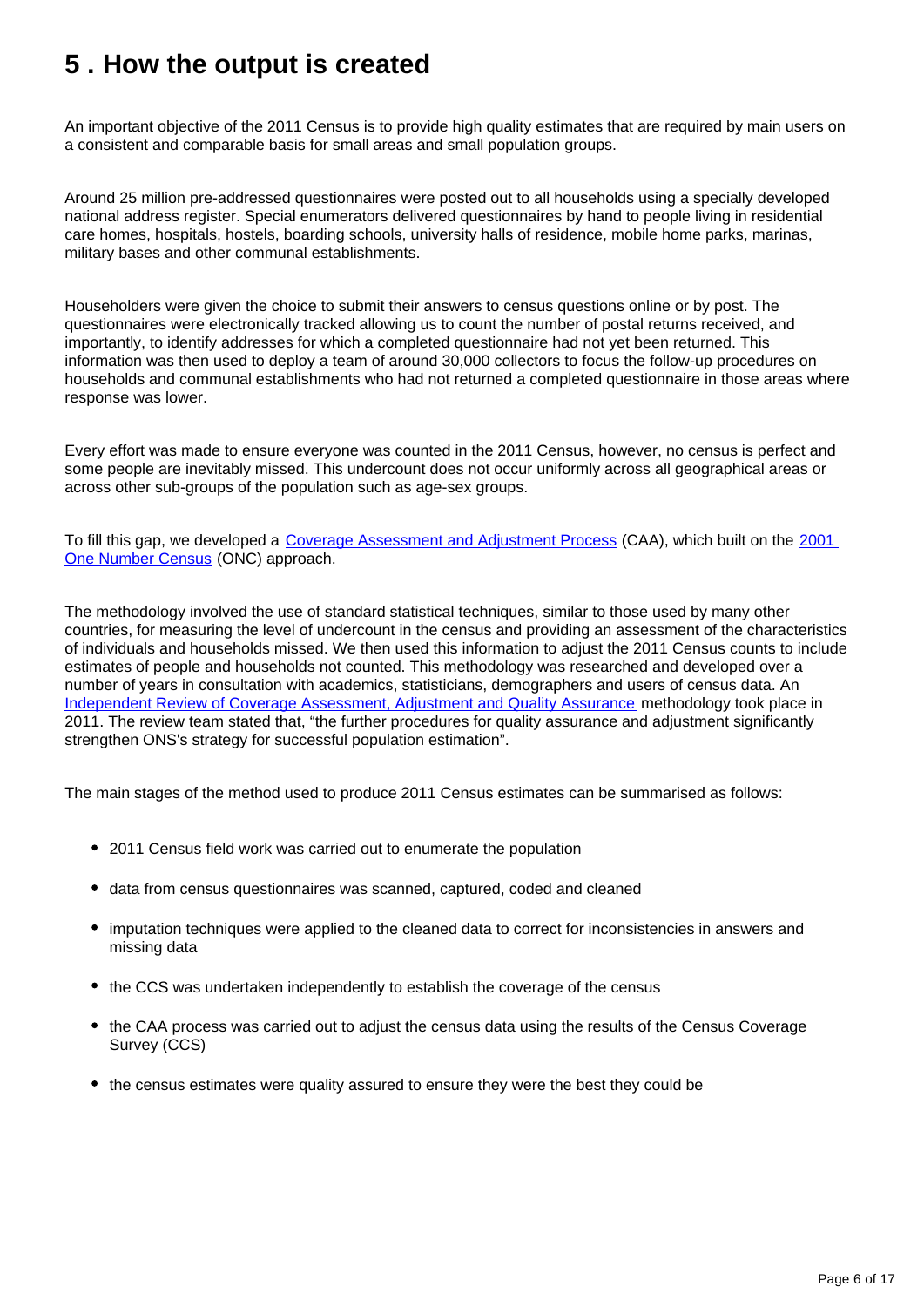### **Data capture, cleaning and coding**

Questionnaire processing began by scanning the forms and capturing the data using optical character recognition. At the data capture stage, complex coding was used to assign numerical values to written text and tick box responses. This involved the use of coding rules and standardised national coding frames, such as Standard Industrial Classification 2007: SIC 2007 and [Standard Occupational Classification 2010](https://www.ons.gov.uk/methodology/classificationsandstandards/standardoccupationalclassificationsoc/soc2010): SOC 2010, which allow data to be easily compared between different sources.

The data were then loaded into a database and validated to ensure that the values for each question were within the range specified in the relevant coding frame. Next, duplicate responses were removed. These occurred when a household submitted more than one questionnaire, for example, both on paper and by internet, or recorded the same person more than once. Invalid responses were also removed, for example, dust on the questionnaires may have been captured as responses, respondents may have crossed through pages that did not apply to their household with the lines being captured as responses, or respondents may have accidentally skipped pages, completing their response over two different person records.

More information about this stage of processing is in [Data Capture, Coding and Cleaning for the 2011 Census](http://webarchive.nationalarchives.gov.uk/20160105160709/http:/www.ons.gov.uk/ons/guide-method/census/2011/census-data/2011-census-user-guide/quality-and-methods/quality/quality-measures/data-capture--coding-and-cleaning/index.html).

## **Edit and imputation**

As with any self-completion questionnaires, respondents to the census sometimes made mistakes when recording their answers. This resulted in missing data or invalid responses because they were inconsistent with other values on the questionnaire, for example, where a person gave their age as 5 and said they had a university degree. These mistakes could be unintentional, for example, where a respondent missed a question or thought they could tick more than one option, or intentional where a respondent either did not know the answer or did not want to provide the answer. If these mistakes were left in the data, the census statistics would look obviously wrong, damaging trust in this valuable and important dataset. We therefore developed an edit and imputation strategy to correct inconsistencies and estimate missing data whilst preserving the relationships between census characteristics. More information about this methodology is available in the 2011 Census Item [Edit and Imputation Process](http://webarchive.nationalarchives.gov.uk/20160105160709/http:/www.ons.gov.uk/ons/guide-method/census/2011/census-data/2011-census-user-guide/quality-and-methods/methods/index.html). After item editing and imputation, all of the returned questionnaire records were complete and consistent. This stage of processing did not impute missing people; that was the purpose of the Coverage Assessment and Adjustment process described later in this section.

### **Census Coverage Survey**

The purpose of the CCS was to improve the accuracy of census results by estimating the number and characteristics of people missed by the census. It was an independent voluntary survey involving the reenumeration of all households and individuals in a sample of postcodes. A representative sample of 1.5% of all postcodes in England and Wales, covering 335,000 households, was included in the CCS. The response rate for the CCS was 90%, which is very high for a voluntary questionnaire.

#### **Coverage assessment and adjustment**

The aim of this methodology was to identify and adjust for the number of people and households not counted in the 2011 Census, those counted more than once, and those counted in the wrong place. It involved a number of stages: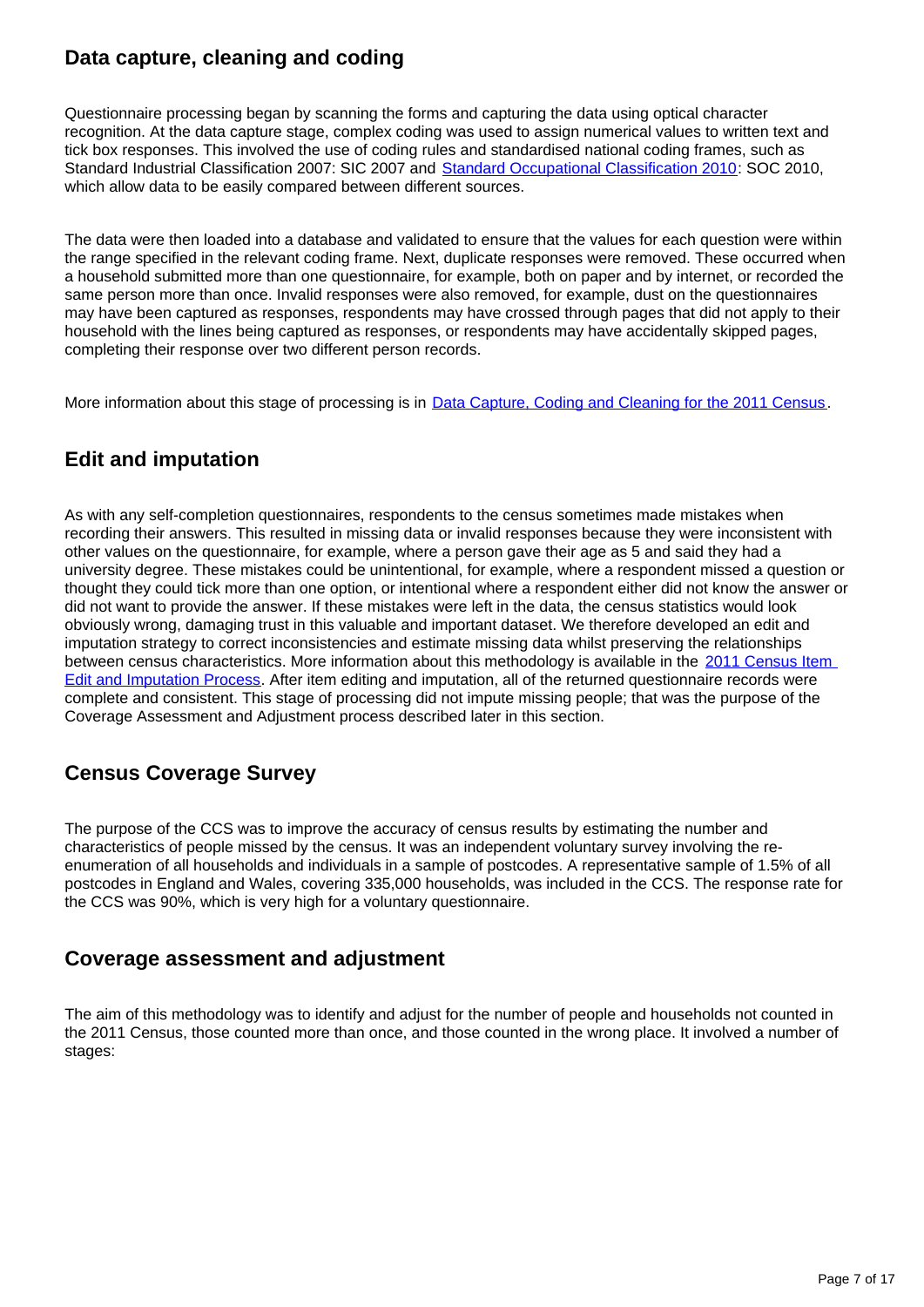- the CCS records were matched with those from the 2011 Census using a combination of automated and clerical matching
- the matched census and CCS data were used within a Dual System Estimation (DSE) technique to estimate the number of people and households missed by both the census and CCS
- the 2011 Census database was searched for duplicates and the CCS was used to estimate the level of overcount (those counted more than once) in the census
- populations for each local authority by age and sex were then estimated, balancing over- and underestimates, using a combination of statistical regression and small area estimation techniques
- households and people estimated to have been missed by the census were then imputed into the census database

More details about the methodology can be found on the [2011 Census Quality and Methods](http://webarchive.nationalarchives.gov.uk/20160105160709/http:/www.ons.gov.uk/ons/guide-method/census/2011/census-data/2011-census-user-guide/quality-and-methods/index.html) pages.

Quality assurance (QA) procedures were built into all stages of the CAA process and the 2011 Census estimates were subject to a rigorous QA process. This followed an agreed strategy, which had been the subject of wide consultation with census users. Further information about the QA process can be found on the 2011 Census Quality and Methods pages.

# <span id="page-7-0"></span>**6 . Validation and quality assurance**

#### **Accuracy**

Accuracy is the degree of closeness between an estimate and the true value.

### **Sampling error**

Although the Coverage Assessment and Adjustment Process (CAA) methodology estimated and adjusted the census counts for those who did not respond to the census, estimates of the population were effectively based on a sample and are therefore subject to sampling error. As with any sample, different people would be selected if the sample was randomly drawn again and slightly different estimates would be produced based on this different sample. The spread of these estimates is known as the sampling variability. Confidence intervals are used to present the sampling variability.

A 95% confidence interval is a range within which the true population parameter would fall for 95% of all possible samples that could have been selected. It is a standard way of expressing the statistical accuracy of a surveybased estimate. If an estimate has a large error level, the corresponding confidence interval will be very wide. For England and Wales as a whole, the national population estimate had a 95% confidence interval of plus or minus 0.15%, suggesting that the true population count is expected to be within plus or minus 83,000 of the census estimate. [Confidence intervals for the 2011 Census](http://webarchive.nationalarchives.gov.uk/20160105160709/http:/www.ons.gov.uk/ons/guide-method/census/2011/census-data/2011-census-user-guide/quality-and-methods/quality/quality-measures/confidence-intervals/index.html) are available:

- by 5-year age groups by sex and sex ratios for each local authority in England and Wales
- for ethnicity and activity last week and tenure by census estimation area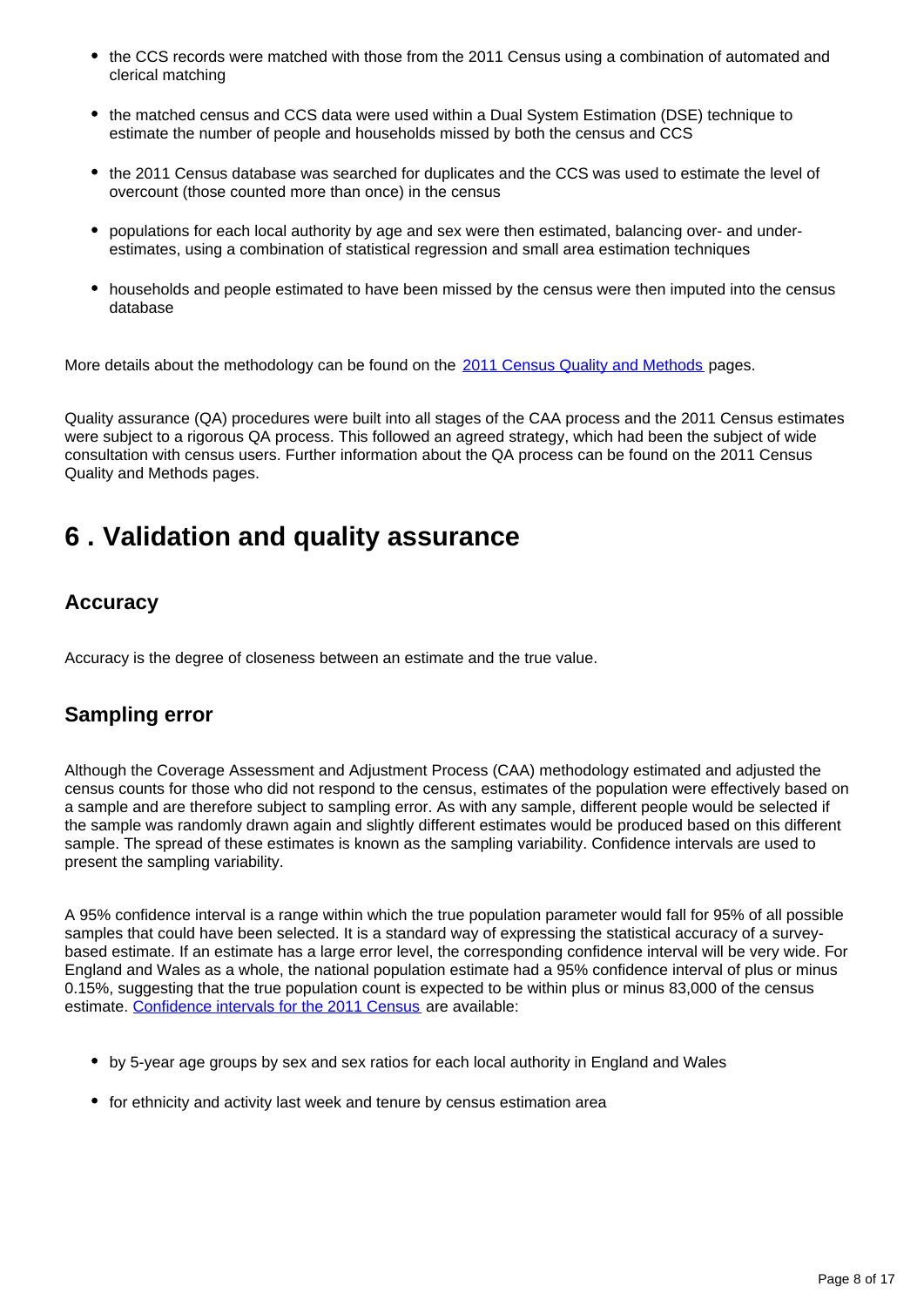The sampling error associated with the 2011 Census estimates is mainly dependent on the Census Coverage Survey (CCS) sample size, the size of the population, the census response rate, the CCS response rate and the degree of similarity of the population the error level relates to. At a national level, the overall error will be smaller than the error associated with a local authority, particularly one that has a low response rate or an area that has a diverse population.

Sample sizes do vary between local authorities and age-sex groups and therefore some error levels may be smaller or larger than average.

For similar reasons, the census estimates for smaller geographies will have more error associated with them. The methods used to produce the estimates were designed to achieve the highest quality at local authority level. This priority was agreed with the main users of the data. Although of high quality in absolute terms, the population estimates for small areas will be lower quality than those for local authorities. In England and Wales, the census was the best available source of statistics on the population of small areas in March 2011. There was no other reliable source of such detailed information available –- that is partly why a census is required. Although we focused on the accuracy of local authority level census estimates, some quality checks of data for smaller geographic areas (Middle Layer Super Output Area (MSOA) and Lower Layer Super Output Area (LSOA) were carried out at lower levels, but these were not as extensive because there is no reliable source of small area statistics with which to compare the census.

Sampling error was minimised in the 2011 Census in several ways. The census fieldwork was designed to maximise overall response and minimise differences in response rates in specific areas and among particular population sub-groups. This was done using an up-to-date address register, which was developed together with a questionnaire tracking system to monitor return rates in real time. This information was used to target field staff to areas with lower response rates with the aim of reducing variability of response between areas and improve response in the lowest responding areas. In addition, the CCS was designed so that the sample was large enough to ensure that the accuracy of the estimates met quality targets, was representative of areas across England and Wales, and took into account the characteristics of areas that were hard to enumerate.

The 2011 CCS successfully achieved over 300,000 interviews and from it, it was therefore estimated that 6.1% of the population was missed by the 2011 Census. For more information see 2011 Census Coverage Survey [Summary.](http://www.ons.gov.uk/ons/guide-method/census/2011/census-data/2011-census-user-guide/quality-and-methods/methods/coverage-assessment-and-adjustment-methods/census-coverage-survey--ccs-/index.html)

#### **Non-sampling errors**

Non-sampling error is the difference between an estimated value and the true value, which is not due to sampling variation. In the case of the census, non-sampling error can occur in most parts of the data collection and production process and can arise from four main sources:

- coverage error
- non-response error
- measurement error
- processing error

Coverage error arises from an inability to sample the entire population. Undercoverage would bias the results and make them less reliable. Reasons for undercoverage include non-return of questionnaires, and households not receiving a questionnaire because their household's address was missed by the address register. Undercoverage was adjusted for through the CAA process. An evaluation of the **Address Register** has been published.

Overcoverage can also occur because: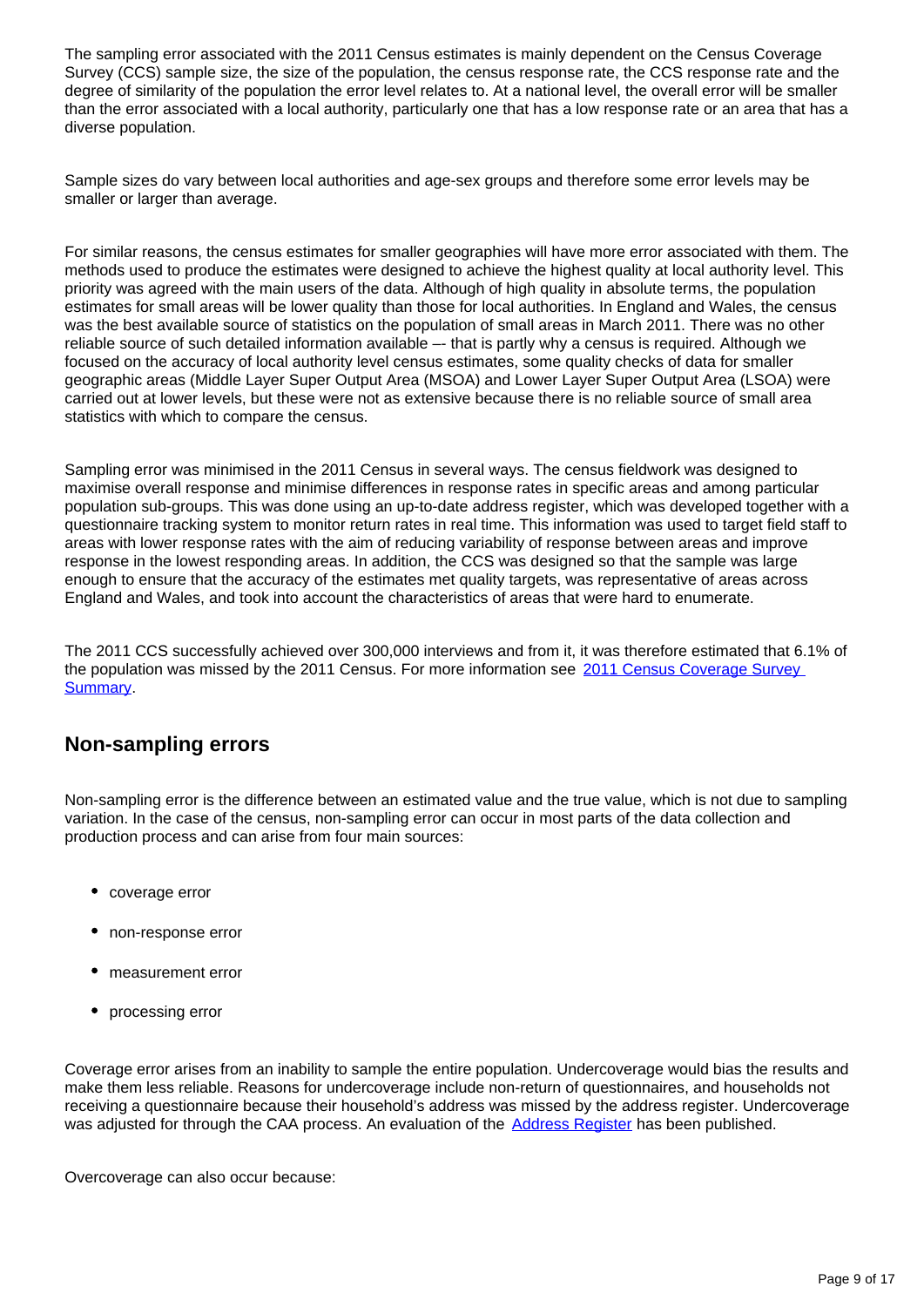- duplicate returns were received from the same household
- duplicate returns were received from one individual (for example, a student is counted at their term-time address and also counted at their home address by their parents)
- an individual was counted in the wrong location (for example, a student is counted by their parents at their home address, but missed at their term-time address)
- errors were made by the individual, census collector or processing system (for example, people who are not usual residents of England and Wales, a baby born after census day, or someone who died before census day were incorrectly included)

Several processes were developed to correct for such overcount. More information is available in Overcount [estimation and adjustment.](http://www.ons.gov.uk/ons/guide-method/census/2011/census-data/2011-census-user-guide/quality-and-methods/methods/coverage-assessment-and-adjustment-methods/index.html)

Non-response is a potential source of error in a census. It is the error that occurs from failing to obtain some or all of the information from a member of the population. Such errors can contribute to the bias of estimates if nonrespondents differ from respondents in their characteristics.

There are two sources of non-response error in the census; person or household non-response and item nonresponse. Person non-response error occurs because an individual does not respond to the census and household non-response occurs when an entire household fails to respond.

The 2011 Census person response rate is calculated as the number of usual residents whose individual details were completed on a returned questionnaire, divided by the estimate of the number of usual residents. For 2011, person response rates for England and Wales were estimated to be 94% and the household response rate was estimated to be 95%. Response rates varied across geographic areas, age and population groups. Details of person and household response rates for some main census variables, for example, by marital status and ethnic group are available in [Response rates in the 2011 Census.](http://webarchive.nationalarchives.gov.uk/20160105160709/http:/www.ons.gov.uk/ons/guide-method/census/2011/census-data/2011-census-user-guide/quality-and-methods/quality/quality-measures/response-and-imputation-rates/index.html)

Item non-response refers to missing or inconsistent values associated with a particular question, or set of questions, in an otherwise complete census questionnaire. Missing values occur typically when a respondent does not know or refuses to answer a particular question. Inconsistent values occur when responses to two or more questions are incompatible.

For instance, the data from one part of the questionnaire might indicate that the respondent is 5 years old, and the data from another part of the questionnaire might indicate that the respondent is in full-time employment. Item non-response can lead to bias in estimates derived from the data. The item non-response rate is the percentage of the measured population that had an invalid value for that item. It is calculated by dividing the total number of invalid responses for an item by the total number of persons who were required to answer that item.

Item imputation was applied to the census data to compensate for such bias by generating an estimated value where the answers to census questions were missing or inconsistent. By using actual data from other respondents with similar characteristics, the imputation process served to estimate and reflect accurately the distributional properties of a complete and consistent dataset. The item imputation rate is the percentage of the measured population whose values have been changed by the imputation process. It is calculated by dividing the total number of imputed responses by the total number of persons who were required to answer that item.

The difference between the item non-response rate and the item imputation rate is the item inconsistency rate. This is the percentage of responses that were replaced due to failing the edit rules, such that:

Total imputation equals non-responses plus inconsistencies

[Item non-response rates and item imputation rates](http://webarchive.nationalarchives.gov.uk/20160105160709/http:/www.ons.gov.uk/ons/guide-method/census/2011/census-data/2011-census-user-guide/quality-and-methods/quality/quality-measures/response-and-imputation-rates/index.html) are available.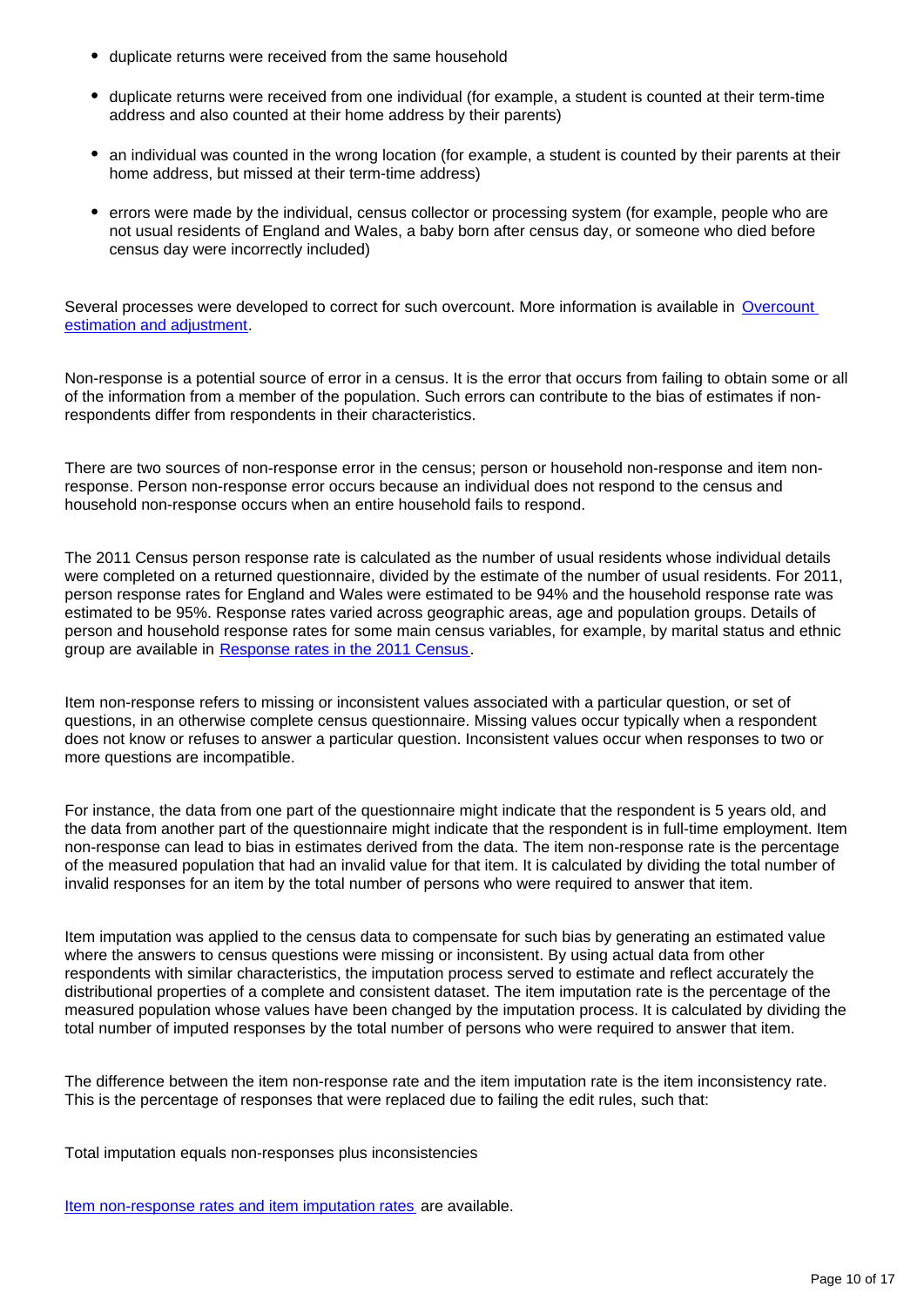Measurement error is the error that occurs from failing to collect the correct information from respondents. Sources of measurement error in a census include a poorly designed questionnaire, errors by field staff or errors made by the respondent. Not all these errors can be measured.

In the summer of 2011, we carried out the [Census Quality Survey](http://webarchive.nationalarchives.gov.uk/20160105160709/http:/ons.gov.uk/ons/guide-method/census/2011/census-data/2011-census-user-guide/quality-and-methods/assessing-accuracy-of-responses--census-quality-survey-/index.html) (CQS), which was a small-sample voluntary survey to evaluate the information people provided on their census questionnaires. A team of interviewers visited selected households to ask census questions again in a face-to-face interview. The aim was to assess people's understanding of the questions and measure the accuracy of information collected in the census for all household members.

Agreement rates for some main questions are available on the Census Quality Survey pages. More results from the CQS were published with [future releases of 2011 Census data.](https://www.ons.gov.uk/search?q=2011%20census)

Processing error can be introduced by processes applied to the data before the final estimates are produced. It includes errors in geographical assignment, data capture, coding, data load, and editing of the data as well as in the CAA process described previously. It is not possible to calculate processing error exactly; however, various measures were taken during each process, which can be used as estimates of processing quality.

A total of 24 million census questionnaires were processed between March 2011 and November 2011. The information given on these had to be captured, converted into coded data, and cleaned so that the outputs produced would be of the highest possible quality and completeness. Targets were set to ensure that the captured and coded data were of sufficiently high quality. The minimum required level of accuracy for capture and coding varied by field type depending on the complexity of the data in the field. All of the targets set for data capture and coding accuracy were exceeded for the 2011 Census. More details about the data capture, coding and cleaning of census data are available in [Data Capture, Coding and Cleaning for the 2011 Census Data](http://webarchive.nationalarchives.gov.uk/20160105160709/http:/www.ons.gov.uk/ons/guide-method/census/2011/census-data/2011-census-user-guide/quality-and-methods/quality/quality-measures/data-capture--coding-and-cleaning/index.html).

Another possible source of processing error is that introduced by the need to balance the level of detail that the analysis of the census data allows against protection of the confidentiality of the individual, which has always been paramount. In order to ensure confidentiality for 2011, statistical disclosure control (protecting the attributes of an individual) was applied to the data.

Targeted record swapping was used, which involves swapping a percentage of household records between geographic areas. While all households had a chance of being swapped, the swapping was targeted towards individuals and households with unique or rare characteristics. By targeting the swapping in this way the protection could be achieved by swapping a lower number of households than if the swapping had been done entirely randomly. Most swapping was done at MSOA level or below.

A similar targeted approach was used to protect residents in communal establishments, but individuals rather than households were swapped. As a result of using a method that targeted records where the risk of disclosure was greatest (mainly people and households with unusual characteristics who could be recognised in small areas), analyses based on larger numbers will not be greatly affected by disclosure control, however, the impact will be greater on smaller areas.

Due to the need to protect confidentiality of individuals, we do not publish swapping rates. For more information see **Statistical Disclosure Control** web pages.

A number of steps were taken to maximise response rates and reduce bias and errors in the census, including: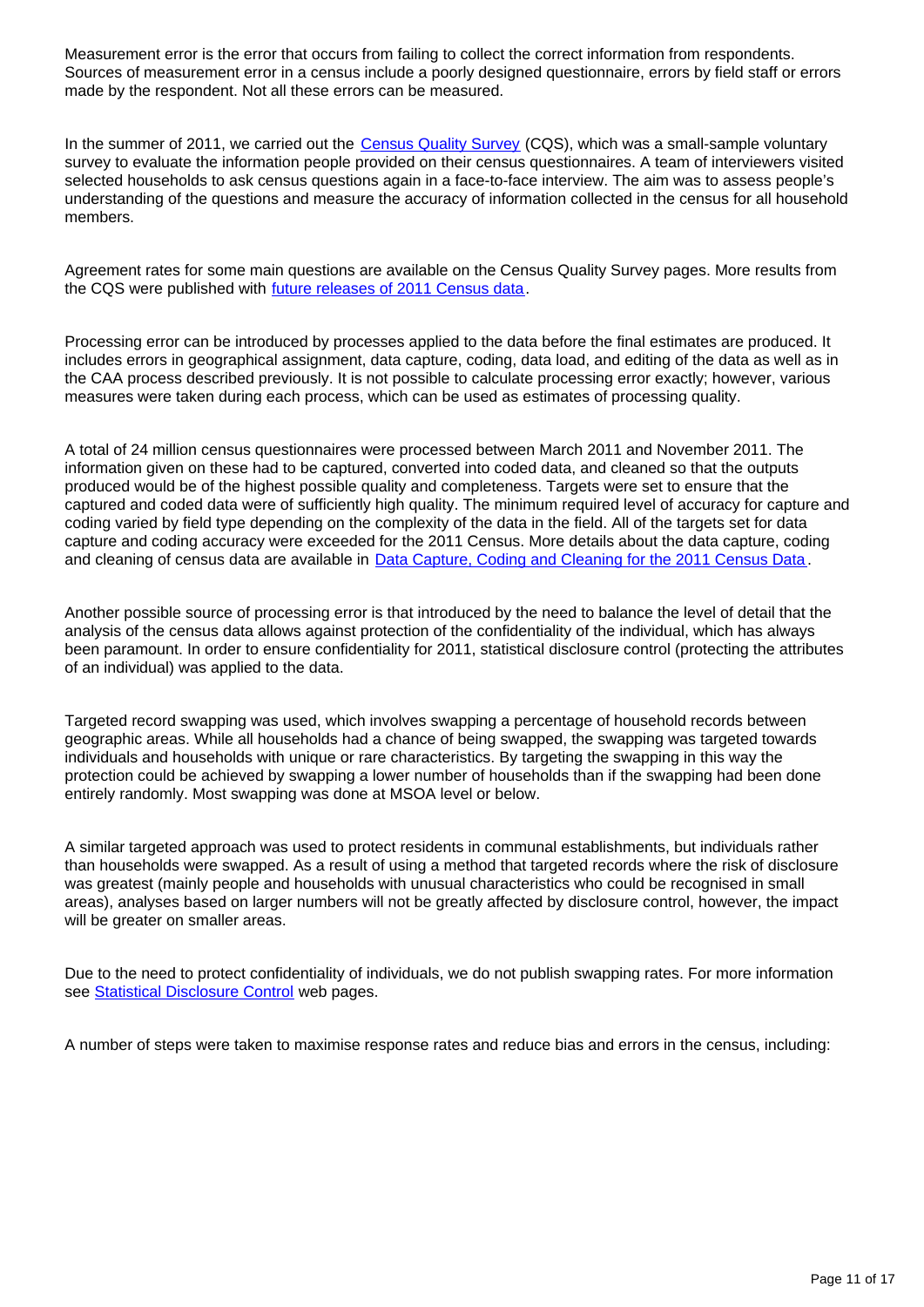- the census questionnaire was well-designed and extensively tested
- the field operation was managed to maximise response rates and reduce variability using the address register and questionnaire tracking system
- nationwide and local publicity campaigns took place to explain the purpose and value of the 2011 Census, encourage householders to return completed questionnaires, and give the public assurances about confidentiality and data security
- we worked closely with local authorities and community groups to encourage participation in the census by all
- help was provided to the public via a 2011 Census website and telephone help-line
- questionnaires submitted online were automatically validated
- data captured was checked for validity and cleaned
- edit and imputation techniques were used to estimate missing data and correct for inconsistencies

Bias can be introduced into estimates if the assumptions on which a methodology is based are not met; for example, the Dual System Estimation (DSE) method relies on the independence between the census and Census Coverage Survey (CCS). The Coverage Assessment and Adjustment (CAA) methodology was designed to assess and address forms of bias that may have resulted from any violation in the underpinning assumptions. More information about the assessments and adjustments carried out are described in The 2011 the 2011 [Census Coverage Assessment and Adjustment Process.](http://webarchive.nationalarchives.gov.uk/20160105160709/http://ons.gov.uk/ons/guide-method/census/2011/how-our-census-works/how-we-planned-the-2011-census/independent-assessments/independent-review-of-coverage-assessment--adjustment-and-quality-assurance/index.html)

#### **Comparability and coherence**

(Comparability is the degree to which data can be compared over time and domain, for example, at geographic level. Coherence is the degree to which data derived from different sources or methods, but refer to the same topic, are similar.)

Census information is available for the last 210 years – every 10 years since 1801, except for 1941 when no census was held due to the Second World War. While a census gives an excellent snapshot of the country at the time, changes in definitions, questions, categories used to present results, and geographical boundaries mean that direct comparisons between one census and another does not necessarily give the best estimate of broad population change. This is particularly true for comparisons of population estimates between the 2011 and 2001 Censuses as the 2001 Census is known to have underestimated the population. More information about the reasons for this is given in the [Local Authority Population Studies: Full report](http://webarchive.nationalarchives.gov.uk/20160105160709/http:/www.ons.gov.uk/ons/guide-method/method-quality/specific/population-and-migration/pop-ests/local-authority-population-studies/index.html).

Further studies led to the Office for National Statistics (ONS) adjusting the 2001 [Mid-year Population Estimates](https://www.ons.gov.uk/peoplepopulationandcommunity/populationandmigration/populationestimates) (MYEs) for England and Wales by 275,000 to take account of this underestimation, however, the 2001 Census database itself was not revised. For this reason, the best source to compare with the 2011 Census results to calculate population change over the decade at national and local authority level is the 2001 ONS MYEs.

The census in England and Wales gathers data on the population at the time of the census – in the case of 2011 this was 27 March. The annual MYEs provide updated estimates of the population as of 30 June between census years by ageing the previous year's population by 1 year (1 year and 3 months in the first year after the census) and accounting for births, deaths and migration estimated to have occurred during the year.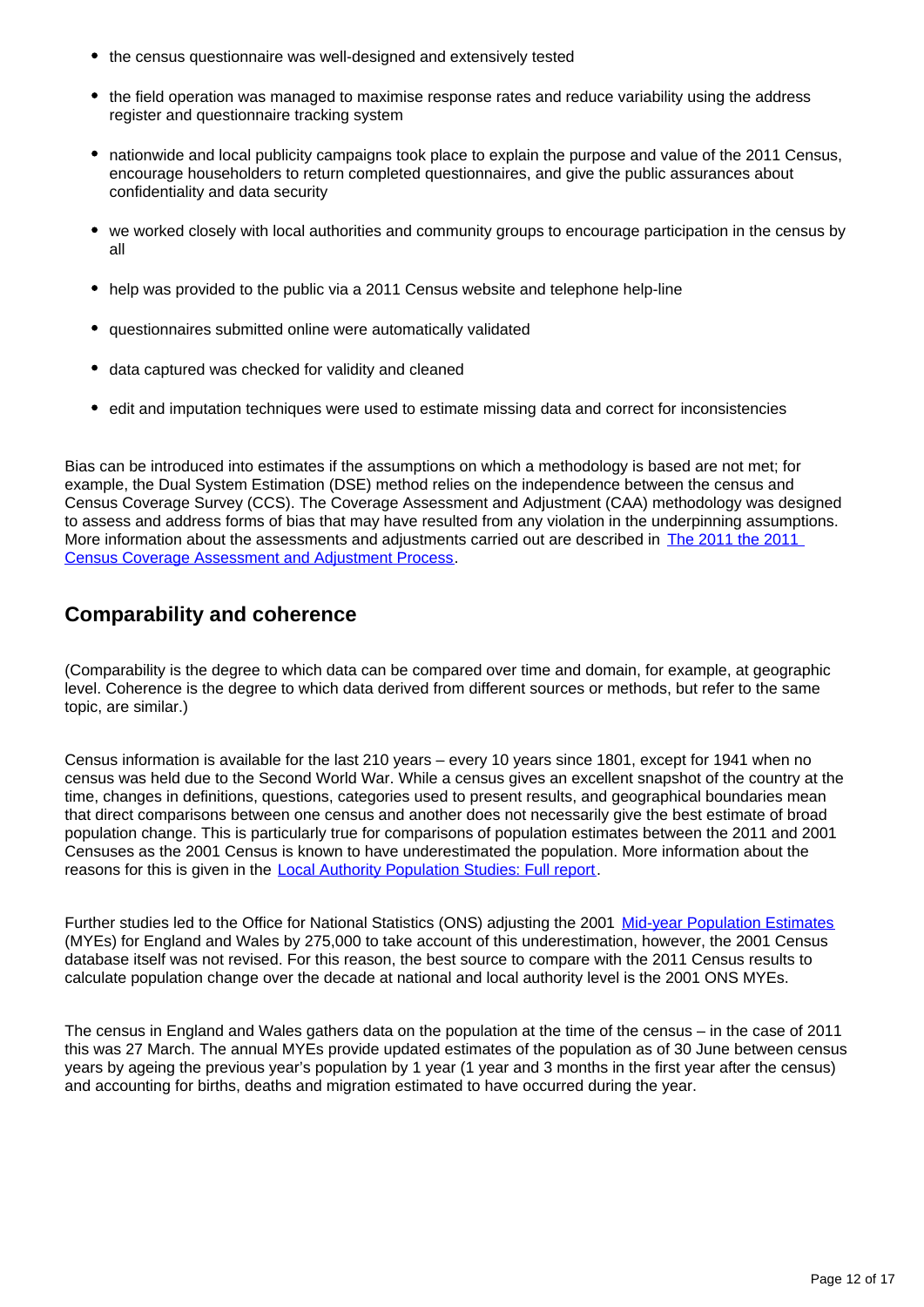During census years the MYEs are calculated by ageing the population by the period of time between the census and 30 June and using information on the components of population change during that period to update the population base. On 25 September 2012, we released [mid-2011 population estimates for England and Wales,](http://webarchive.nationalarchives.gov.uk/20160105160709/http:/www.ons.gov.uk/ons/rel/pop-estimate/population-estimates-for-england-and-wales/mid-2011--2011-census-based-/stb---mid-2011-census-based-population-estimates-for-england-and-wales.html) which were based on the results of the 2011 Census, updated to the mid-year reference date. The 2011 Census population estimates will also be used to rebase the MYEs going back to mid-2002 to ensure a consistent time series. These [revised estimates for mid-2002 to mid-2010](http://webarchive.nationalarchives.gov.uk/20160105160709/http:/www.ons.gov.uk/ons/rel/pop-estimate/population-estimates-for-england-and-wales/mid-2002-to-mid-2010-revised--national-/stb---mid-2002-to-mid-2010-revised-population-estimates-for-england-and-w) were published in December 2012 for England and Wales and March 2013 at subnational level within England and Wales. The revised back-series for the UK as a [whole](https://www.ons.gov.uk/peoplepopulationandcommunity/populationandmigration/populationestimates/bulletins/annualmidyearpopulationestimates/2013-12-17) were published later in 2013.

Mid-2011 population estimates for Middle and Lower Layer Super Output Areas were published in spring 2013. Estimates for [wards,](http://webarchive.nationalarchives.gov.uk/20160105160709/http:/www.ons.gov.uk/ons/rel/sape/ward-mid-year-pop-est-eng-wales-exp/mid-2011--census-based-/stb---ward-level-pop-estimates-mid-2011.html) [Parliamentary Constituencies](http://webarchive.nationalarchives.gov.uk/20160105160709/http:/www.ons.gov.uk/ons/rel/sape/parliament-constituency-pop-est/mid-2011--census-based-/stb---parliamentary-constituencies-pop-estimates--2011.html) and National Parks followed the publication of these estimates. Population estimates for smaller geographies for mid-2002 to mid-2010 were also revised to take account of the results of the 2011 Census and to ensure that they remain consistent with population estimates for local authority areas. The [revised estimates](http://webarchive.nationalarchives.gov.uk/20160105160709/http:/www.ons.gov.uk/ons/rel/sape/ward-mid-year-pop-est-eng-wales-exp/mid-2002-to-mid-2010-revised/stb---other-small-area-population-estimates--mid-2002-to-mid-2010.html) were published later in 2013. More information about the methodology for producing the MYEs is published in [Population Estimates Methodology Guides.](http://webarchive.nationalarchives.gov.uk/20160105160709/http:/www.ons.gov.uk/ons/guide-method/method-quality/specific/population-and-migration/pop-ests/index.html)

For the 2011 Census, comparability has been retained with the 2001 Census and other ONS population statistics where possible, as this was an important design principle in the development of the questionnaire and the processing of the statistics. It was also a strong message gathered from users during the output consultation. For most topics, 2011 Census outputs will be comparable with those from 2001, so analysis of trends over time will be possible.

However, some changes in concepts and definitions were necessary to take into account societal changes in the decade, for example, the introduction of same-sex civil partnerships, and to improve the quality of the data collected and harmonisation with other data sources. The main differences between the 2001 and 2011 Censuses are summarised in the following section.

### **Changes in population definitions**

The 2011 questionnaire provided explicit guidance about who should be included as a usual resident, ensuring that the England and Wales census used the same definition of usual residence as required by the United Nations Economic Commission for Europe (UNECE) regulations and as used in the ONS mid-year estimates (MYEs). This will deliver closer comparability between the census results, the MYEs and population estimates from other countries.

The "household" definition has been improved to make it easier to understand, more relevant to current living arrangements and to ensure consistency with the UNECE definition.

Two new questions about second residence were introduced in 2011. Together with the information on usual address, responses to these new questions will provide users with more information about complex living arrangements, for example, people who live away from home part of the week, and will help reconcile the census estimates with the MYEs. The information will be particularly useful for housing and transport planning as required by local authorities who will want to know the estimated number of people who stay within their area and use local services during the week but who have a usual residence elsewhere.

The 2011 Census is the first census of England and Wales to capture information on short-term residents through the inclusion of new questions on date of entry into the UK for in-migrants and their intention to stay. This addition is a direct result of user consultation and reflects the changing needs of census users. The definition used in the UK for short-term residents is coherent with ONS's Short-Term Migration estimates for England and Wales; however, there are some subtle differences (see the Concepts and definitions section ).

The [enumeration base](http://webarchive.nationalarchives.gov.uk/20160105160709/http:/www.ons.gov.uk/ons/guide-method/census/2011/the-2011-census/2011-census-questionnaire-content/final-population-definitions-for-the-2011-census.pdf) for 2011, used to determine who should complete a full census return, included usual residents and, unlike in 2001, non-UK short-term residents. However, it did not include visitors to the UK, who were only required to give basic information (name, date of birth and usual address and country of usual residence).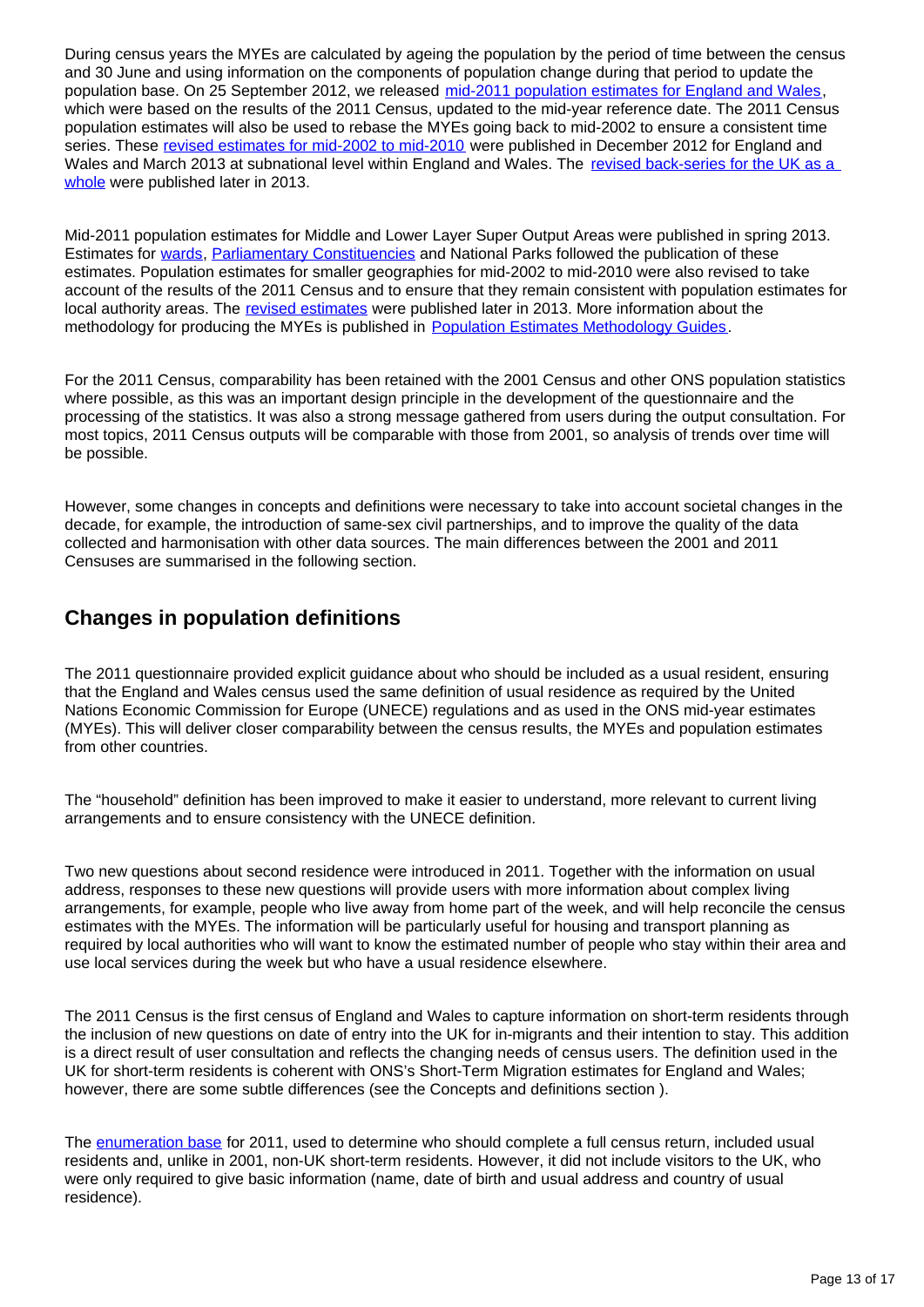In the 2001 Census, filters were added to the questionnaire, which meant that labour market and travel to work questions were only asked of people aged 16 to 74. In 2011, the upper age limit was removed so that everyone aged 16 and over was asked the questions. This makes the census more complete and more representative of the England and Wales population. It also reflects users' requirements for information and provides for the inclusion of older respondents. However, for reasons of statistical disclosure control and for 2001 comparability, the second release of 2011 Census statistics uses the 16 to 74 age group. Subsequent releases will have age breakdowns for the age 16 and over population.

### **Changes in geographic boundaries**

Maintaining stability in small area geography to allow comparisons over time was critical for the 2011 Census. Changes to 2001 Output Areas (OAs) and Super Output Areas (SOAs) were necessary, however, in areas where the 2011 Census indicated there has been significant population change since 2001. The majority (97.4%) of the 2011 OAs remain unchanged meaning that they can be directly compared with 2001. Of the other OAs:

- almost 2% (1.8%) have been split into two or more OAs; for these, direct comparisons can be made between estimates for the single 2001 OA and the estimates of the two or more 2011 OAs aggregated together
- around 1% (0.6%) were merged with one or more other 2001 OAs so direct comparisons can be made between the estimates from the 2001 OAs, aggregated together, and the single 2011 OAs' estimates
- the remaining 0.1% have been redesigned mainly because of local authority boundary; these cannot easily be compared with an equivalent 2001 OA, and therefore like-for-like comparisons of 2001 and 2011 estimates in these instances are not possible

More information about the changes in small area geography between 2001 and 2011 are available in Changes [to Output Areas and Super Output Areas in England and Wales, 2001 to 2011](http://webarchive.nationalarchives.gov.uk/20160105160709/http:/www.ons.gov.uk/ons/guide-method/geography/products/census/report--changes-to-output-areas-and-super-output-areas-in-england-and-wales--2001-to-2011.pdf). For the previous reasons, the best source to compare with the 2011 Census results to calculate population change over the decade at larger geographies of local authority and above is the 2001 ONS mid-year estimates (MYEs).

2011 Census estimates for output geographies are aggregations of whole OAs, best-fitted to the geographies that were current as at 31 December 2011. This is the method used to produce all 2011 Census and national statistics, so that statistics estimates produced on the same geography are consistent, comparable and nondisclosive. The only exception to this are the estimates for national parks, which are exact-fit, as best-fit estimates were considered to be inappropriate for this largely rural geography. [An overview of best-fitting](http://webarchive.nationalarchives.gov.uk/20160105160709/http:/www.ons.gov.uk/ons/guide-method/census/2011/census-data/2011-census-prospectus/new-developments-for-2011-census-results/2011-census-geography/exact-fit-and-best-fit-estimates/BFOverview.pdf) explains how 2011 Census estimates were built from output areas.

### **Changes to questions asked in the census**

The most significant difference between the 2011 Census questionnaire and the 2001 version was in the topics covered. There were nine new topics: number of bedrooms, type of central heating, second address, month and year of arrival in the UK, intended length of stay in the UK, national identity, passports held, main language and visitor information.

More detail about the comparability between the 2011 and 2001 England and Wales Censuses is available on the [Comparability over time](http://webarchive.nationalarchives.gov.uk/20160105160709/http:/www.ons.gov.uk/ons/guide-method/census/2011/census-data/2011-census-user-guide/comparability-over-time/index.html) web pages.

# **Changes to methodology**

The Coverage Assessment and Adjustment process, the edit and imputation strategy and statistical disclosure control have all built on the approaches used in 2001. For more information see the methodology papers for each of these on the [2011 Census Quality and Methods](http://webarchive.nationalarchives.gov.uk/20160105160709/http:/www.ons.gov.uk/ons/guide-method/census/2011/census-data/2011-census-user-guide/quality-and-methods/index.html) web pages.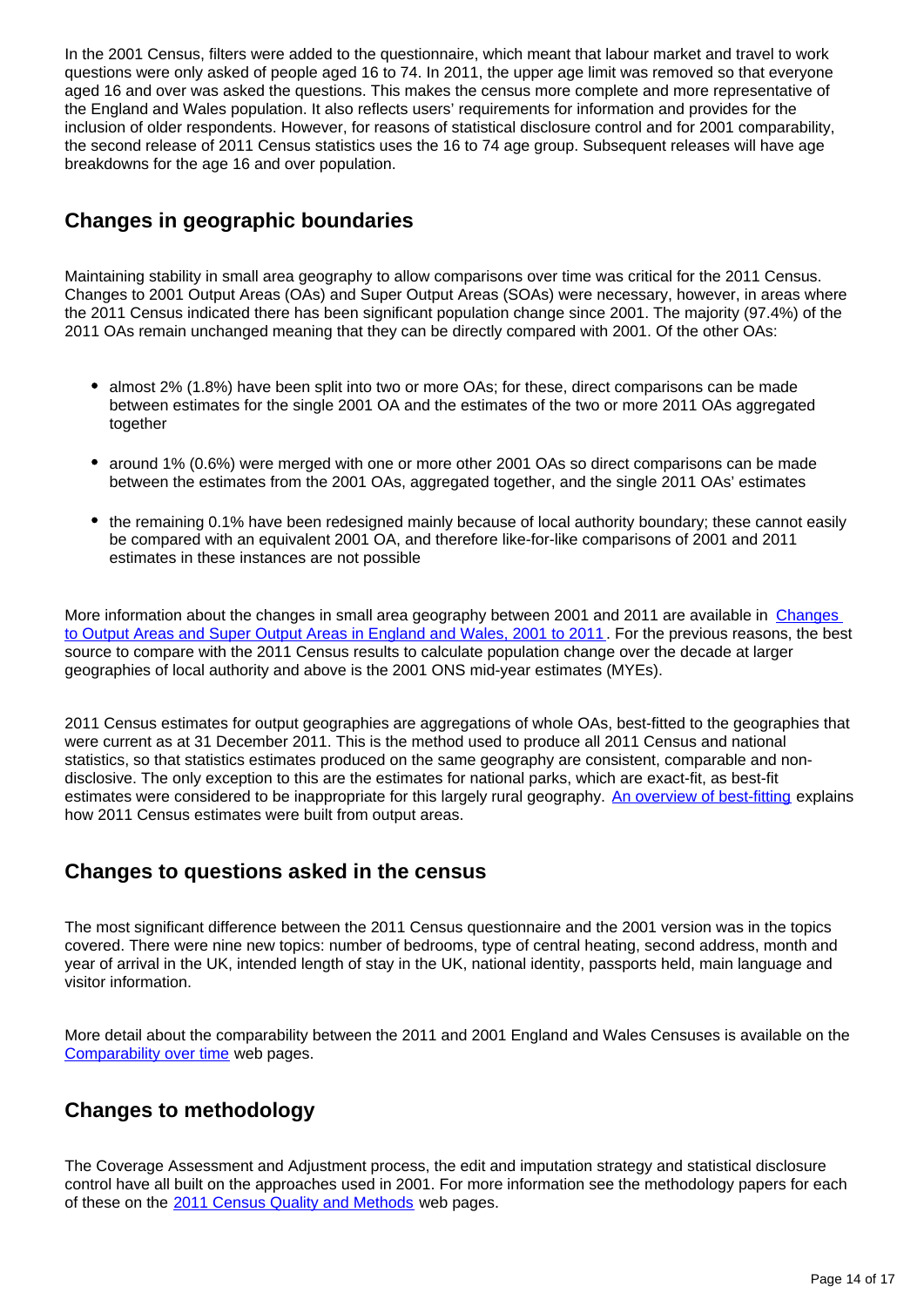### **UK comparability**

[National Records of Scotland](http://www.scotlandscensus.gov.uk/) (NRS) is responsible for disseminating 2011 Census statistics for Scotland and [Northern Ireland Statistics and Research Agency](http://www.nisra.gov.uk/Census/2011Census.html) (NISRA) is responsible for disseminating 2011 Census statistics for Northern Ireland. The UK population estimates are collated by ONS. The first release of UK population estimates was on 17 December 2012 and covered the UK and individual country estimates by 5-year age bands. Subsequent releases will include single year of age estimates for UK and the individual countries, plus 5-year age bands for regional and local authority areas across the UK. More information on the content and timetable of future UK releases is available online in the [2011 Census Prospectus](http://webarchive.nationalarchives.gov.uk/20160105160709/http:/ons.gov.uk/ons/guide-method/census/2011/census-data/2011-census-data-catalogue/index.html).

#### **Coherence with other data sources**

Users often compare population estimates for individual local authorities to the numbers of people registered on other data sources, for example, administrative records. These other data sources were used extensively in the quality assurance of the 2011 Census estimates, however, comparisons between datasets should be treated with caution. These datasets were set up for specific administrative purposes so are not designed to measure the whole population.

There are definitional differences to the census in the data collected, differences in recording practices and data quality issues. Many administrative datasets will include people who are not "usually resident" in a local authority according to the census definition. For example, the GP Patient Register and National Insurance registers will include people who are living in the UK for less than 12 months, or whose family home is in another part of the UK. The census questionnaire was designed to explicitly identify such people and, through processing, they were excluded from the usually resident population estimate.

A paper summarising the strengths and limitations of each source in relation to these topics has been published in [Overview of Administrative Comparator Data Used in 2011 Census Quality Assurance](http://webarchive.nationalarchives.gov.uk/20160105160709/http:/ons.gov.uk/ons/guide-method/census/2011/how-our-census-works/how-we-took-the-2011-census/how-we-processed-the-information/data-quality-assurance/index.html) and comparator data for each local authority can be downloaded from the 2011 [Census quality assurance pack](http://webarchive.nationalarchives.gov.uk/20160105160709/http:/ons.gov.uk/ons/guide-method/census/2011/census-data/2011-census-user-guide/quality-and-methods/local-authority-quality-assurance/index.html). An analysis of the differences between GP Patient Registers and the 2011 Census is published in [Comparison between 2011](http://webarchive.nationalarchives.gov.uk/20160105160709/http:/ons.gov.uk/ons/guide-method/census/2011/census-data/2011-census-user-guide/quality-and-methods/index.html)  [Census estimates and the GP NHS Patient Register.](http://webarchive.nationalarchives.gov.uk/20160105160709/http:/ons.gov.uk/ons/guide-method/census/2011/census-data/2011-census-user-guide/quality-and-methods/index.html)

Coherence between 2011 Census statistics and other data sources accompany each release. These can be found on the [2011 Census Data page](http://webarchive.nationalarchives.gov.uk/20160105160709/http:/www.ons.gov.uk/ons/guide-method/census/2011/census-data/index.html).

# <span id="page-14-0"></span>**7 . Concepts and definitions**

(Concepts and definitions describe the legislation governing the output, and a description of the classifications used in the output.)

The census in England and Wales is required by law under the [1920 Census Act,](https://www.ons.gov.uk/census/2001censusandearlier/designandconduct/censuslegislation/thecensusact1920) as amended by the Census [\(Amendment\) Act 2000](https://www.ons.gov.uk/census/2001censusandearlier/designandconduct/censuslegislation/thecensusamendmentact2000) and the [Statistics and Registration Service Act 2007.](https://www.statisticsauthority.gov.uk/about-the-authority/uk-statistical-system/legislation/key-legislative-documents/)

The definitions used for the 2011 Census are consistent with the standard UNECE recommended definitions and have also been adopted by Scotland, Northern Ireland and the rest of the European Union. For more information about definitions see the [2011 Census User Guide](http://webarchive.nationalarchives.gov.uk/20160105160709/http:/www.ons.gov.uk/ons/guide-method/census/2011/census-data/2011-census-user-guide/index.html).

# <span id="page-14-1"></span>**8 . Other information**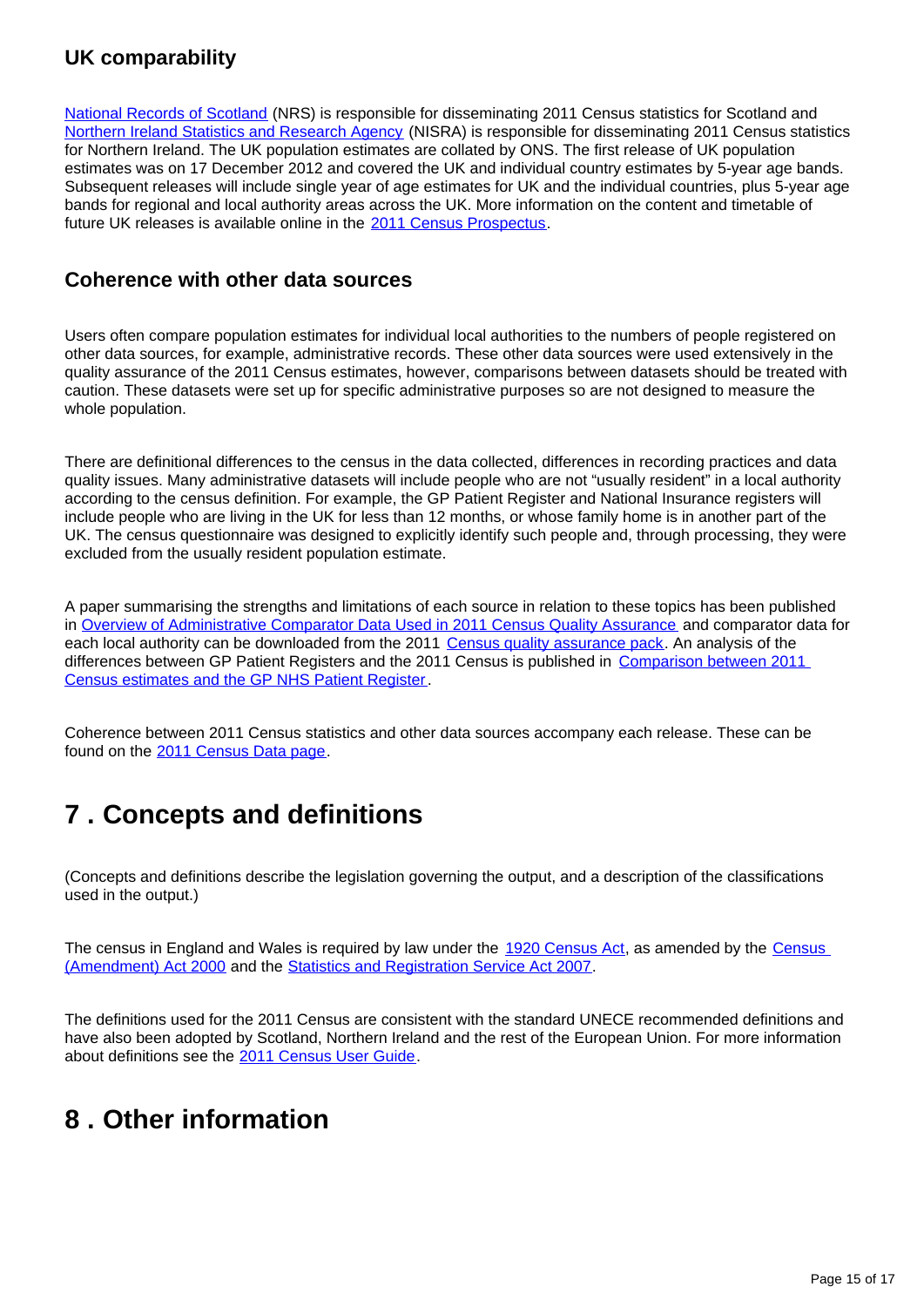## **Output quality trade-offs**

(Trade-offs are the extent to which different dimensions of quality are balanced against each other.)

As mentioned in the Relevance section, there is a trade-off between what users want from a census and the quality of the resulting data. The inclusion of questions on topics that are sensitive or difficult to answer could have a significantly adverse effect on the census as a whole, particularly the level of response.

There is also a balance to be struck between user needs, accuracy and the timeliness of results. Census estimates which have not been subject to coverage assessment and adjustment, or detailed quality assurance processes could be produced more quickly. However, these would not produce the complete and consistent census estimates that users require, and would not accurately reflect the population.

There is a trade-off between relevance to users and consistency and comparability with previous censuses. While continuity between censuses is extremely valuable, the census must also adapt to reflect the changes in society.

#### **Assessment of user needs and perceptions**

(The processes for finding out about users and uses, and their views on the statistical products.)

The design and content of the 2011 Census has been shaped by three principal determinants:

- the demands and requirements of users of census statistics
- the evaluation of the 2001 Census
- the advice and guidance of international census agencies and organisations with experience of similar operations

The main users of census data, who were invited to take part in all user consultation, are described in the Relevance section of this report. For a description of the main uses of census data, see the [Census 2011 White](http://webarchive.nationalarchives.gov.uk/20160105160709/http://ons.gov.uk/ons/guide-method/census/2011/how-our-census-works/how-we-planned-the-2011-census/census-legislation/index.html)  [Paper: Helping to Shape Tomorrow](http://webarchive.nationalarchives.gov.uk/20160105160709/http://ons.gov.uk/ons/guide-method/census/2011/how-our-census-works/how-we-planned-the-2011-census/census-legislation/index.html) and the [Census 2011 Outputs web page.](https://www.ons.gov.uk/census/2011census/whywehaveacensus)

Consultations took place through a structure of formal advisory committees, topic-related working groups and public meetings, via media events such as ONS consultation and information papers, and the 2011 Census website. The consultation was undertaken around the design and development of the 2011 Census questionnaire, the operation of the census, statistical processes and the statistical output.

The Census 2011 consultation process began in 2003 by looking at lessons learnt from the 2001 Census. This process continued through to 2011, involving a variety of consultation methods to meet different census user needs, culminating in Output Roadshows run across England and Wales enabling users to provide feedback on the evolving census outputs design and content.

Details of the process undertaken to develop the content of the 2011 Census questionnaire for England and Wales are in the report [The 2011 Census: Final questionnaire content for England and Wales](http://webarchive.nationalarchives.gov.uk/20160105160709/http:/ons.gov.uk/ons/guide-method/census/2011/how-our-census-works/how-we-took-the-2011-census/how-we-collected-the-information/questionnaires--delivery--completion-and-return/index.html).

Further information on the [Census 2011 consultation process and results](http://webarchive.nationalarchives.gov.uk/20160105160709/http:/ons.gov.uk/ons/about-ons/who-ons-are/programmes-and-projects/beyond-2011/beyond-2011-consultation/index.html) is also available.

# <span id="page-15-0"></span>**9 . Sources for further information or advice**